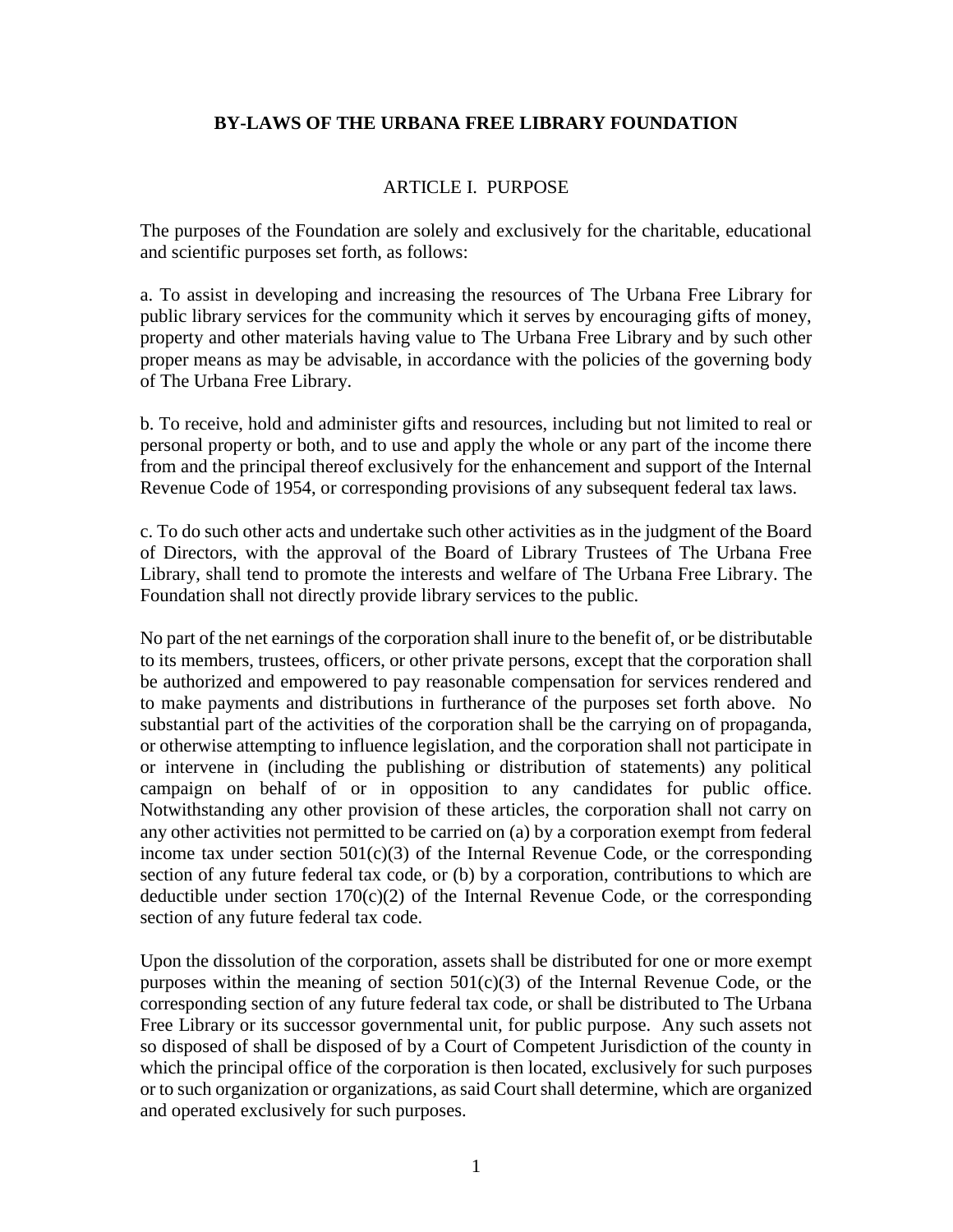## ARTICLE II. OFFICES

The principal office of the corporation in the State of Illinois shall be located in the City of Urbana, County of Champaign. The corporation shall have such other offices within the State of Illinois as the Board of Directors may determine or as the affairs of the corporation may require from time to time.

The corporation shall have and continuously maintain in the State of Illinois a registered office, as required by the Illinois Non-Profit Corporation Act. The registered office may be, but not need be, identical with the principal office in the State of Illinois, and the address of the registered office may be changed from time to time by the Board of Directors.

## ARTICLE III. MEMBERS

The corporation shall have no members; however, the Board of Directors by a majority vote of the members of said Board may recognize contributions to The Urbana Free Library Foundation by an appropriate certificate of recognition which may, if the Board so desires, designate the recipient as an Honorary Member of the Board. Such designation shall be honorary only and shall not create a class of membership or confer any property or voting rights.

## ARTICLE IV. BOARD OF DIRECTORS

SECTION 1. GENERAL POWERS. The affairs of the corporation shall be managed by its Board of Directors. Directors need not be residents of the State of Illinois.

SECTION 2. NUMBER, TENURE AND QUALIFICATIONS. The number of directors shall be a minimum of ten  $(10)$  and no more than fifteen  $(15)$ . The exact number of Directors shall be established from time to time by resolution of the Board. The members of the Board shall be divided into two (2) classes -- Ex Officio and Appointive.

The Ex Officio Directors shall be four (4) in number. One (1) shall be the Executive Director of The Urbana Free Library; one (1) shall be the President of The Urbana Free Library Board of Trustees or such President's designee from among the members of the Urbana Free Library Board of Trustees, one (1) shall be the President of The Friends of The Urbana Free Library or such President's designee from among the members of The Friends of the Urbana Free Library, and one (1) shall be the Mayor of the City of Urbana or such Mayor's designee from among the elected or appointed officers of the City of Urbana. The term of each as a member of the Board of Directors of this corporation shall be co-extensive with the term of the respective office held or the respective designation made by either such President or the Mayor. Any vacancy in this class shall be filled only by the successor to the office in which such vacancy shall occur, and the qualification in said office or the making of such respective designation by either such President or the Mayor shall constitute the appointment to the Board of Directors of this corporation. The President of the Board of Library Trustees, the President of The Friends of The Urbana Free Library and the Mayor of the City of Urbana or each of their respective designees, as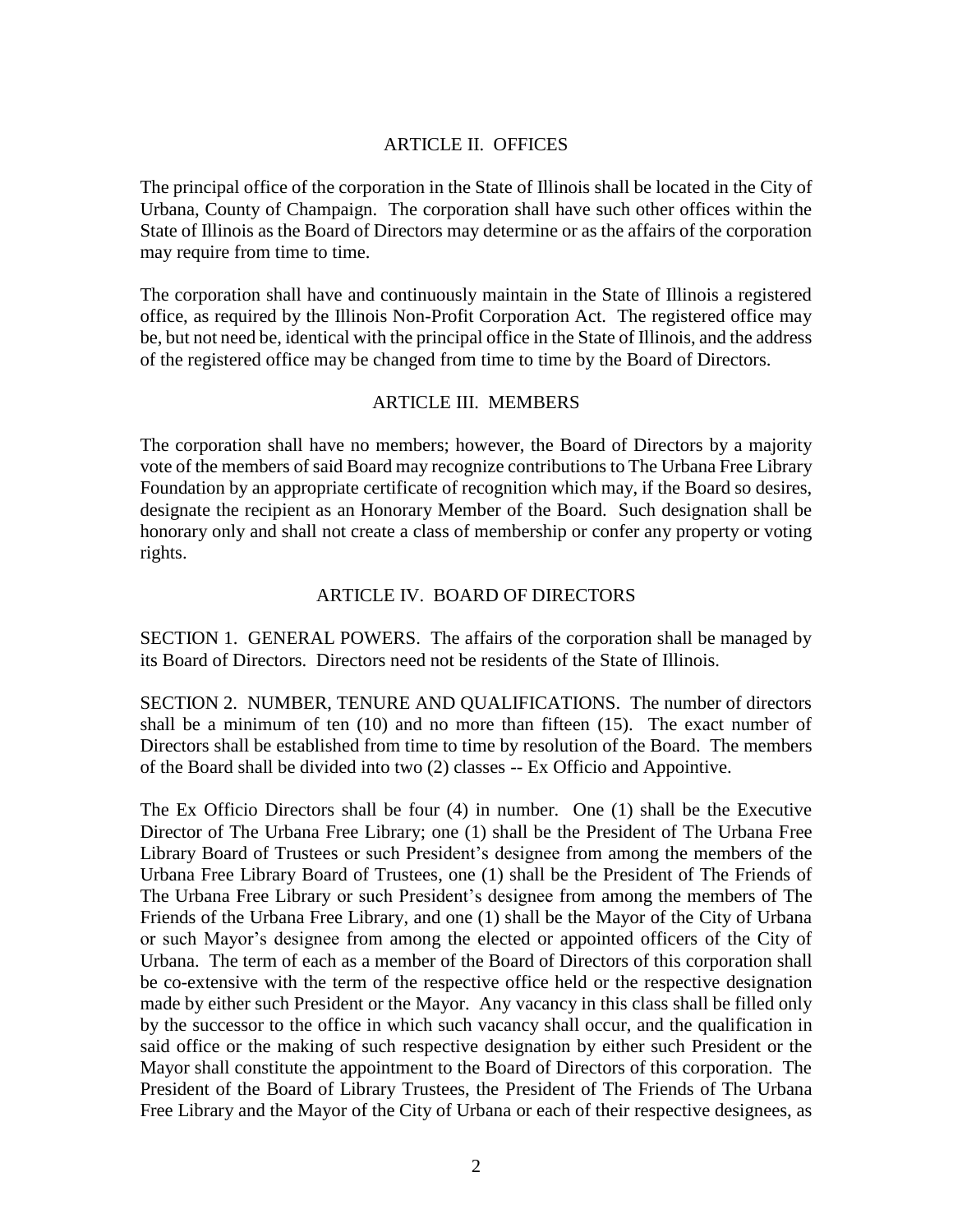the case may be, as Ex Officio Directors, shall have voting rights the same as all Appointive Directors. The Executive Director of the Library shall have no voting rights as an Ex Officio Director.

The Appointive Directors shall be not less than six (6) in number with the term of each Director of the Appointive class shall be three (3) years. Any additional Directors shall be assigned to a term of office to complete the term of the vacant appointive Director position, provided that an equal number of terms expire each year as shall be feasible. An Appointive Director may not serve more than two (2) consecutive three-year terms, except that an Appointive Director appointed or elected initially to a term with less than three (3) years remaining in the term may serve two (2) additional consecutive three (3) year terms. An Appointive Director who has served two (2) or more consecutive terms may not be appointed or elected to another term for at least one (1) year after the expiration of the last term served.

SECTION 3. ANNUAL MEETING. An annual meeting of the Board of Directors shall be held at the regularly scheduled meeting in the month of June except as decided otherwise at the May meeting. In which case, at least three days' notice of the annual meeting shall be given. The purpose for the annual meeting shall be electing Directors and for the transaction of such other business as may come before the meeting. If the election of Directors shall not be held on the day designated herein for any annual meeting, or at any adjournment thereof, the Board of Directors shall cause the election to be held at a special meeting of the Directors as soon thereafter as conveniently may be.

SECTION 4. PLACE OF MEETING. If no designation is made or if a special meeting be otherwise called, the place of meeting shall be The Urbana Free Library, in Urbana, Illinois. The Board of Directors may designate any place within the State of Illinois, as the place of meeting for any annual meeting or for any special meeting called by the Board of Directors. The Board of Directors may provide by motion the time and place, within the State of Illinois, for the holding of additional regular meetings of the Board without other notice than such motion; but if all of the members of the Board shall meet at any time and place within the State of Illinois, and consent to the holding of a meeting, such meeting shall be valid without call or notice, and at such meeting any corporate action may be taken.

SECTION 5. SPECIAL MEETINGS. Special meetings of the Board of Directors may be called by or at the request of the President or any two (2) Directors. The person or persons authorized to call special meetings of the Board may fix any place, within the State of Illinois, as the place for holding any special meeting of the Board called by them.

SECTION 6. NOTICE. Notice of any special meeting and the annual meeting of the Board of Directors shall be given at least three (3) days previously thereto by written notice delivered personally or sent by first-class mail or by email to each Director at their respective postal or email address as shown by the records of the corporation. If sent by first-class mail, such notice shall be deemed to be delivered the day after it is deposited in the United States Mail in a sealed envelope so addressed, with postage thereon prepaid. If notice be given by email, such notice shall be deemed to be delivered when the email is sent as so addressed. Any Director may waive notice of any meeting. The attendance of a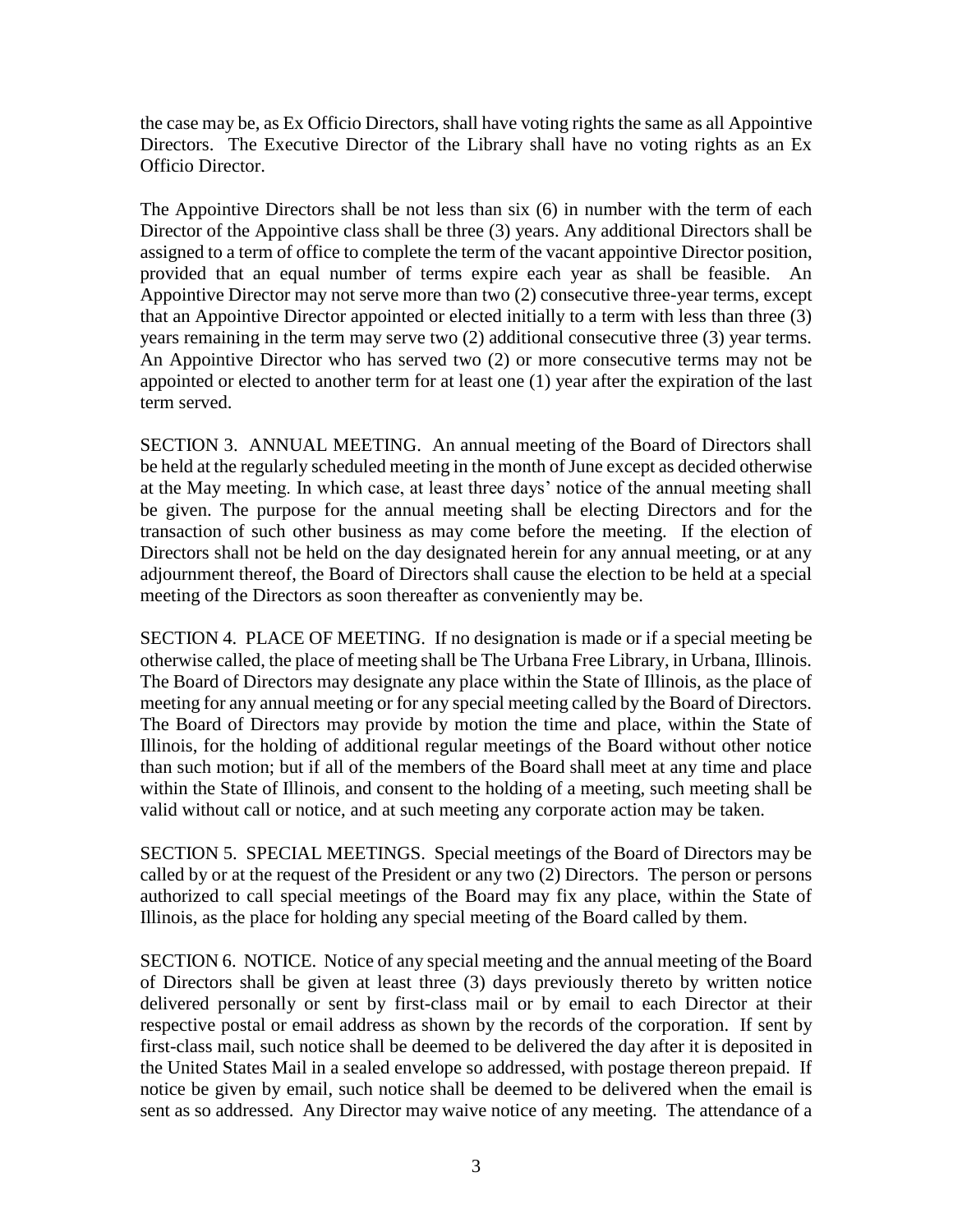Director at any meeting shall constitute a waiver of notice of such meeting, except where a Director attends a meeting for the express purpose of objecting to the transaction of any business because the meeting is not lawfully called or convened. Neither the business to be transacted at, nor the purpose of, any regular or special meeting of the Board need be specified in the notice or waiver of notice of such meeting, unless specifically required by law or by these by-laws.

SECTION 7. QUORUM. A Majority of the Directors then serving on the Board of Directors shall constitute a quorum for the transaction of business at any meeting of the Board, but if less than a majority of the Directors are present at said meeting, a majority of the Directors present may adjourn the meeting from time to time without further notice.

SECTION 8. MANNER OF ACTION. The act of a majority of the Directors present at a meeting at which a quorum is present shall be the act of the board of Directors, unless the action of a greater number is required by law or by these by-laws.

SECTION 9. VACANCIES. Any vacancy occurring in the Appointive Class of Directors may be filled by the affirmative vote of a majority of the remaining Directors. An Appointive Director elected to fill a vacancy shall be elected for the unexpired term of the Appointive Director's predecessor in office.

SECTION 10. COMPENSATION. Directors as such shall not receive any stated salaries for their services.

SECTION 11. INFORMAL ACTION BY DIRECTORS. Any action required by law to be taken at a meeting of Directors, or any action which may be taken at a meeting of Directors, may be taken without a meeting if a consent in writing, including via email, setting forth the action so taken shall be signed by a majority of all of the Directors then serving on the Board of Directors.

SECTION 12. LIBRARY TRUSTEES AS APPOINTIVE DIRECTORS. The Board of Directors shall use its best efforts to reduce the number of Library Trustees serving on the Board at any time in any capacity to fewer than a majority of a quorum of the Board of Library Trustees.

## ARTICLE V. OFFICERS

SECTION 1. OFFICERS. The principal officers of the corporation shall be a President, a Vice President, a Secretary, and Treasurer. Other officers as may also be elected in accordance with the provisions of this Article. The Board of Directors may elect or appoint such other officers, including one (1) or more Vice Presidents and one (1) or more Assistant Secretaries and one (1) or more Assistant Treasurers, as it shall deem desirable, such officers to have the authority and perform the duties prescribed, from time to time, by the Board of Directors. Any two (2) or more offices may be held by the same person, except the offices of President and Secretary shall not be held by the same person.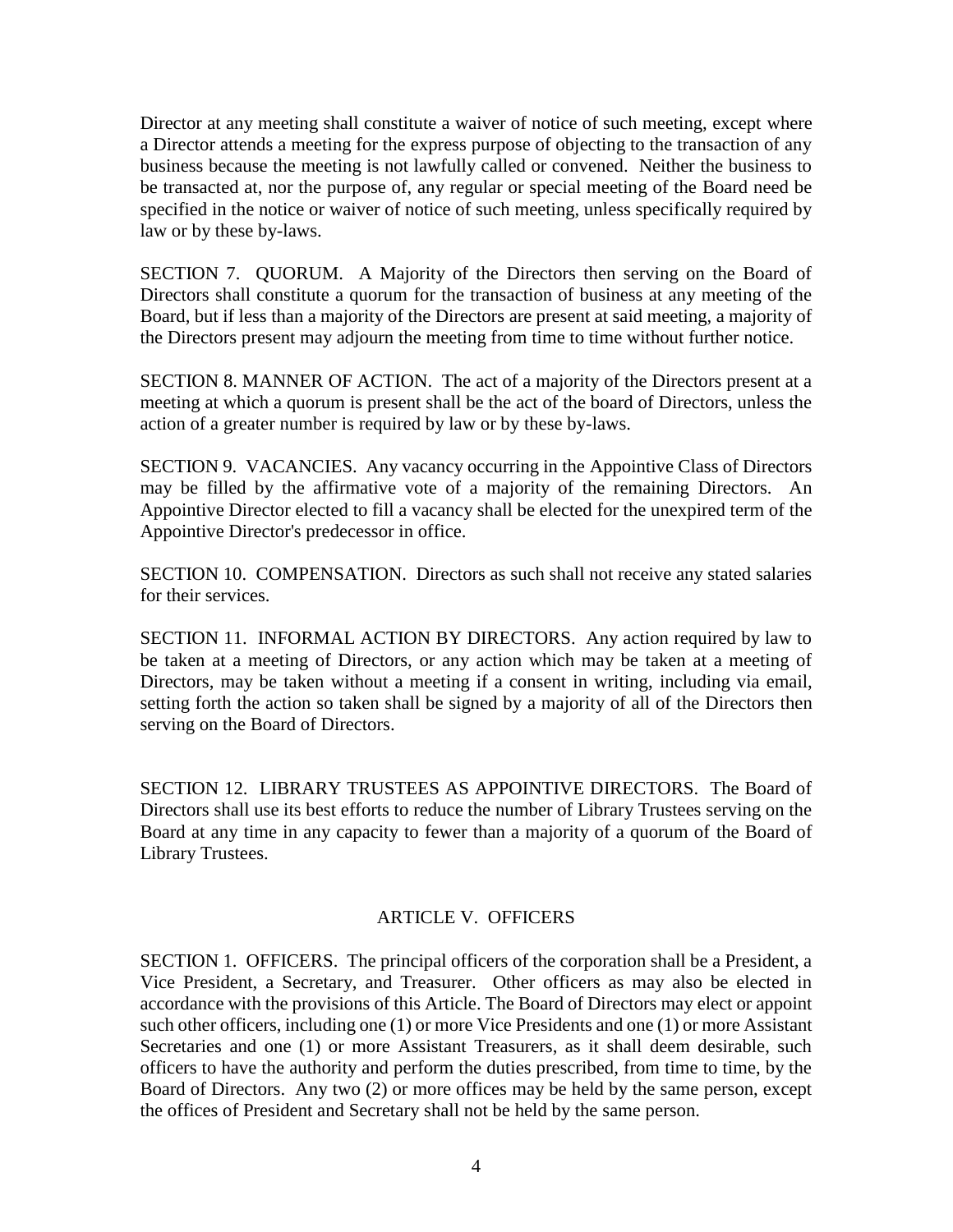SECTION 2. ELECTION AND TERM OF OFFICE. The principal officers of the corporation shall be elected annually by the Board of Directors from amongst its membership at the regular annual meeting of the Board of Directors. If the election of officers shall not be held at such meeting, such election shall be held as soon thereafter as conveniently may be. New offices may be created and filled at any meeting of the Board of Directors. Each officer shall hold office until the officer's successor shall have been duly elected and shall have qualified.

SECTION 3. REMOVAL. Any officer elected or appointed by the Board of Directors may be removed by majority vote of the Board of Directors in office whenever in its judgment the best interests of the corporation would be served thereby, but such removal shall be without prejudice to the contract rights, if any, of the officer so removed.

SECTION 4. VACANCIES. Any vacancy occurring in the Appointive Class of Directors may be filled by the affirmative vote of a majority of the remaining Directors. An Appointive Director elected to fill a vacancy shall be elected for the unexpired term of the Appointive Director's predecessor in office.

SECITON 5. PRESIDENT. The President shall be the principal executive officer of the corporation and shall in general supervise and control all of the business and affairs of the corporation. The President shall preside at all meetings of the members and of the Board of Directors. The President may sign, with the Secretary or any other prior officer of the corporation authorized by the Board of Directors, any deeds, mortgages, bonds, contracts, or other instruments which the Board of Directors has authorized to be executed, except in cases where the signing and execution hereof shall be expressly delegated by the Board of Directors or by these by-laws or by statute to some other officer or agent of the corporation; and in general he or she shall perform all duties incident to the office of President and such other duties as may be prescribed by the Board of Directors from time to time.

SECTION 6. VICE PRESIDENT. In the absence of the President or in the event of the President's inability or refusal to act, at the direction of the majority of the Board, the Vice President shall have all powers of and be subject to all the restrictions upon the President. Any Vice President shall perform such other duties as from time to time may be assigned to the Vice President by the President or by the Board of Directors.

SECTION 7. TREASURER If required by the Board of Directors, the Treasurer shall give a bond for the faithful discharge of the Treasurer's duties in such sum and with such surety or sureties as the Board of Directors shall determine. The Treasurer shall have charge and custody of and be responsible for all funds and securities of the corporation; receive and give receipts for monies due and payable to the corporation from any source whatsoever, and deposit all such monies in the name of the corporation in such banks, trust companies or other depositories as shall be selected in accordance with the provisions of Article VII of these by-laws; and in general perform all the duties incident to the office of Treasurer and such other duties as from time to time may be assigned to the Treasurer by the President or by the Board of Directors.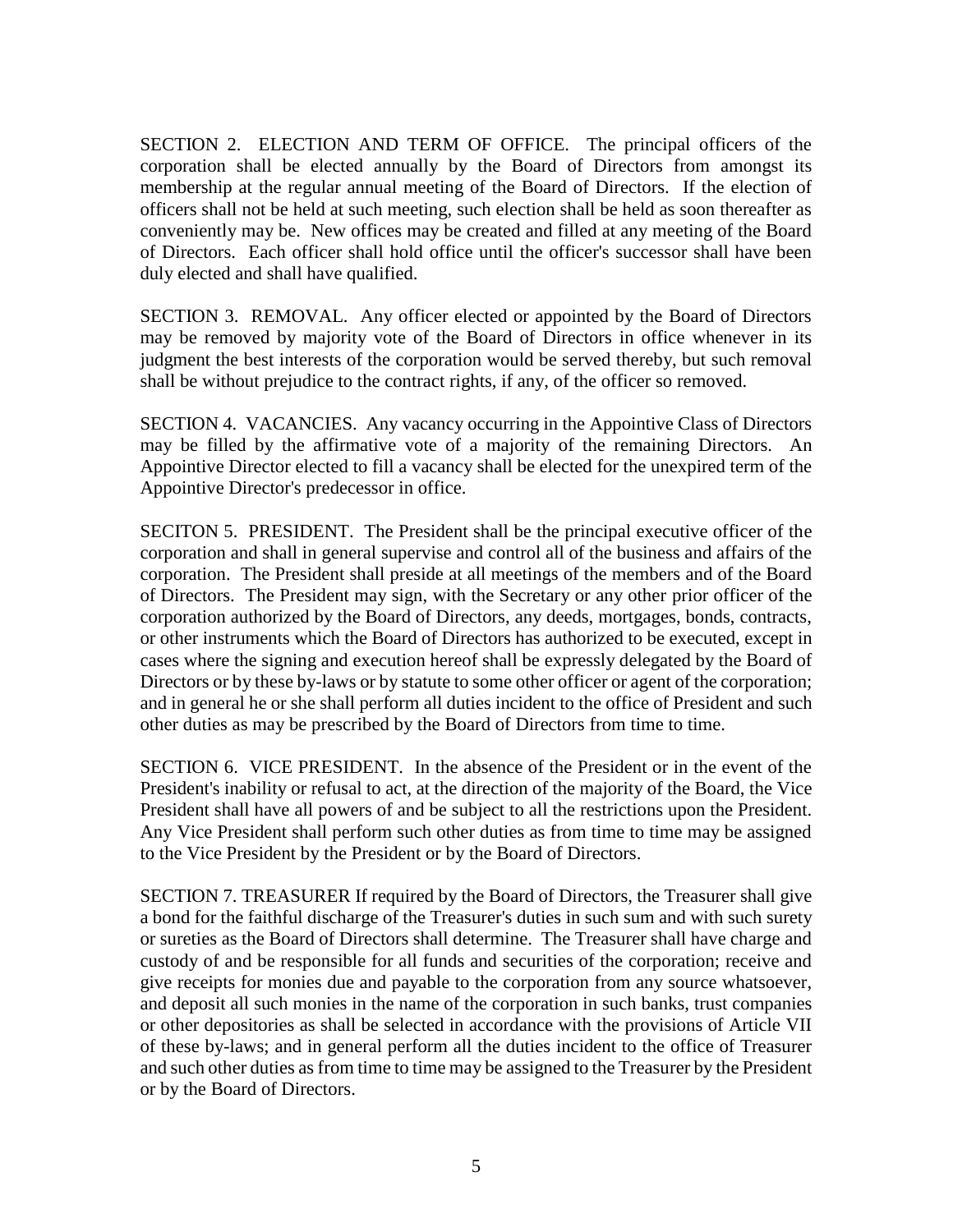SECTION 8. SECRETARY. The Secretary shall be responsible for keeping the minutes of the meetings of the members and of the Board of Directors in one (1) or more books or files provided for that purpose; see that all notices are duly given in accordance with the provisions of these by-laws or as required by law; and be custodian of the corporate records and of the seal of the corporation, if any; keep a register of the post office and email addresses of each member which shall be furnished to the Secretary by such member; and in general perform all duties incident to the office of Secretary and such other duties as from time to time may be assigned by the President or by the Board of Directors.

## ARTICLE VI. COMMITTEES

SECTION 1. COMMITTEES OF DIRECTORS. The Board of Directors, by resolution adopted by a majority of the Directors in office, may designate and appoint one (1) or more committees, each of which shall consist of two (2) or more Directors, which committees, to the extent provided in said resolution, shall have and exercise the authority of the Board of Directors in the management of the corporation, except that no such committee shall have the authority of the Board of Directors in reference to amending, alerting, altering or repealing the by-laws; electing, appointing or removing any member of any such committee or any Director or officer of the corporation; amending the articles of incorporation; restating articles of incorporation, adopting a plan of merger or adopting a plan of consolidation with another corporation; authorizing the sale, lease, exchange or mortgage for all or substantially all of the property and assets or the corporation; authorizing the voluntary dissolution of the corporation or revoking proceedings therefore; adopting a plan for the distribution of the assets of the corporation; make any expenditure of funds except as may have been specifically authorized by the full Board of Directors; or amending, altering or repealing any resolution of the Board of Directors which by its terms provides that it shall not be amended, altered or repealed by such committee. The designation and authority shall not operate to relieve the Board of Directors, or any individual Director, of any responsibility imposed upon it or them by law.

SECTION 2. OTHER COMMITTEES. Other committees not having and exercising the authority of the board of Directors in the management of the corporation may be appointed in such manner as may be designated by a resolution adopted by a majority of the Directors present at a meeting at which a quorum is present. Except as otherwise provided in such resolution, members of each such committee shall be members of the corporation, and the President of the corporation shall appoint the members thereof. Any member thereof may be removed by the person or persons authorized to appoint such member whenever in their judgment the best interests of the corporation shall be served by such removal.

SECTION 3. TERM OF OFFICE. Each member of a committee shall continue as such until the next annual meeting of the members of the corporation and until a successor is appointed, unless the committee shall be sooner terminated, or unless such member be removed from such committee, or unless such member shall cease to qualify as a member thereof.

SECTION 4. CHAIR. One (1) member of each committee shall be appointed chair by the person or persons authorized to appoint the members thereof.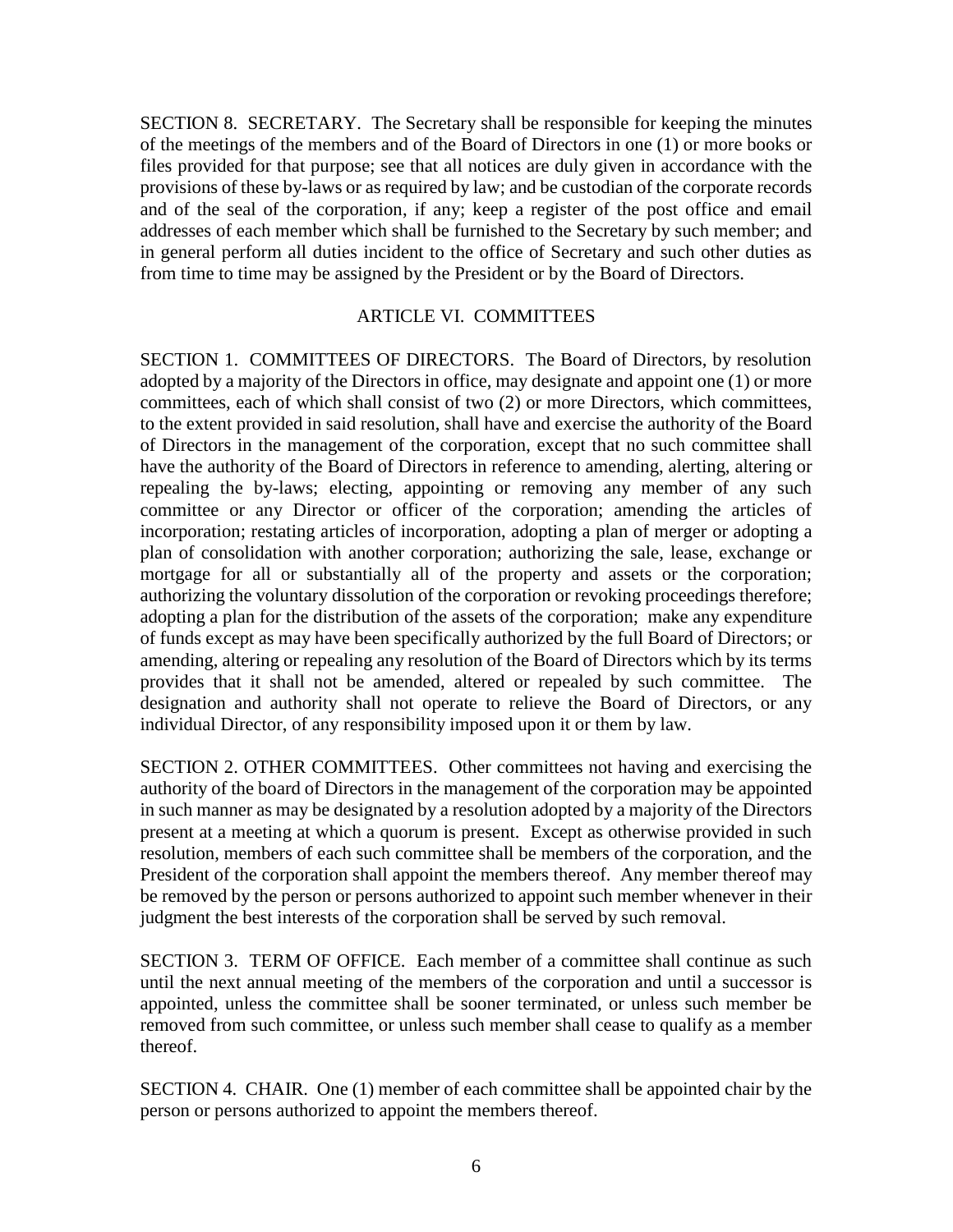SECTION 5. VACANCIES. Vacancies in the membership of any committee may be filled by appointments made in the same manner as provided in the case of the original appointments.

SECTION 6. QUORUM. Unless otherwise provided in the resolution of the Board of Directors designating a committee, a majority of the whole committee shall constitute a quorum and the act of a majority of the members present at the meeting at which a quorum is present shall be the act of the committee.

SECTION 7. RULES. Each committee may adopt rules for its own government not inconsistent with these by-laws or with rules adopted by the Board of Directors.

## ARTICLE VII. CONTRACTS, CHECKS, DEPOSITS AND FUNDS

SECTION 1. CONTRACTS. The Board of Directors may authorize any officer or officers, agent or agents of the corporation, in addition to the officers so authorized by these by-laws, to enter into any contract or execute and deliver any instrument in the name of and on behalf of the corporation, and such authority may be general or confined to specific instances.

SECTION 2. CHECKS, DRAFTS, ETC. All checks, drafts or orders for the payment of money, notes or other evidences of indebtedness issued in the name of the corporation, shall be signed by such officer or officers, agent or agents of the corporation and in such manner as shall from time to time be determined by resolution of the Board of Directors, in the absence of such resolution such instruments shall be signed by the Treasurer or an Assistant Treasurer and countersigned by the President or a Vice President of the corporation.

SECTION 3. DEPOSITS. All funds of the corporation shall be deposited from time to time to the credit of the corporation in such banks, trust companies or other depositories as the Board of Directors may select.

SECTION 4. GIFTS. The Board of Directors may accept on behalf of the corporation any contribution, gift, bequest or device for the general purposes or for any special purpose of the corporation in accordance with the Foundation's Gift Policy

# ARTICLE VIII. BOOKS AND RECORDS

The corporation shall keep correct and complete books and records of account and shall also keep minutes of the proceedings of its members, Board of Directors and committees having any of the authority of the Board of Directors, and shall keep at its registered or principal office a record giving the names and addresses of the members entitled to vote. All books and records of the corporation may be inspected by any member, or his agent or attorney, for any proper purpose at any reasonable time.